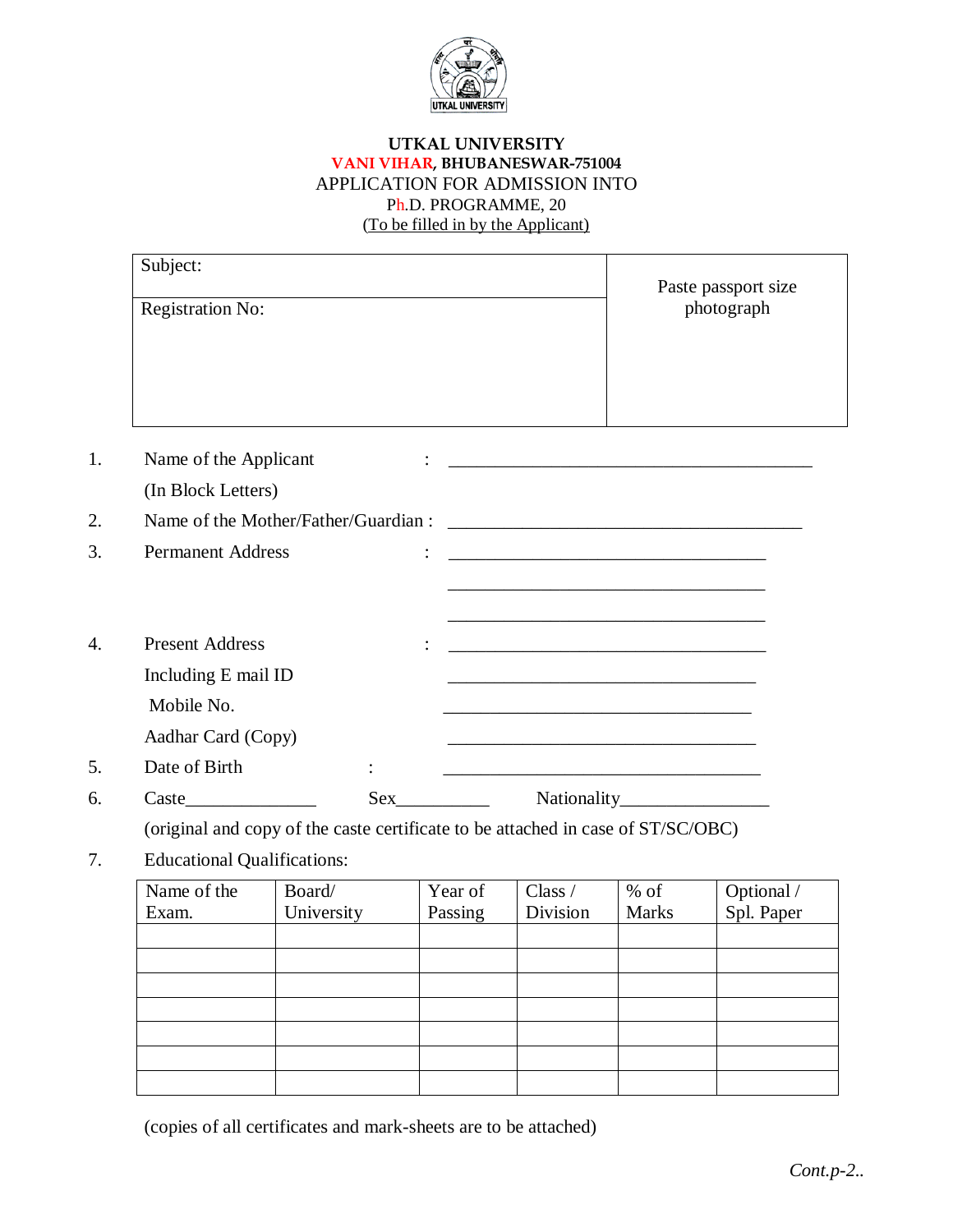## *Page-2*

8. Whether employed (Yes/No) :

(If employed experience certificate and No Objection certificate from employer in official stationary has to be enclosed)

9. Area of Research (Subject/Discipline) : \_\_\_\_\_\_\_\_\_\_\_\_\_\_\_\_\_\_\_\_\_\_\_\_\_\_\_\_\_ 10. Topic of Proposed Research : \_\_\_\_\_\_\_\_\_\_\_\_\_\_\_\_\_\_\_\_\_\_\_\_\_\_\_\_\_

11. Copies of Research Proposal/Synopsis: \_\_\_\_\_\_\_\_\_\_\_\_\_\_\_\_\_\_\_\_\_\_\_\_\_\_\_\_\_

12. Name and Address of Supervisor/Co-supervisor:

| Name and Address of Supervisor | Name and Address of Co-Supervisor |
|--------------------------------|-----------------------------------|
| (Proposed)                     | (Proposed)                        |
|                                |                                   |
|                                |                                   |
|                                |                                   |
|                                |                                   |
|                                |                                   |
|                                |                                   |
|                                |                                   |

13. Research Experience/Publications/Number of M.Phil. and Ph.D. students already supervised by the Supervisor/Co-supervisor :- (Please mentioned only the name(s) of scholars continuing research). Attached additional sheet.

Date: Signature of the Applicant

Research Supervisor Head of the Dept. / Coordinator of

Chairperson DRC Nodal Institute

*Cont.p-3..*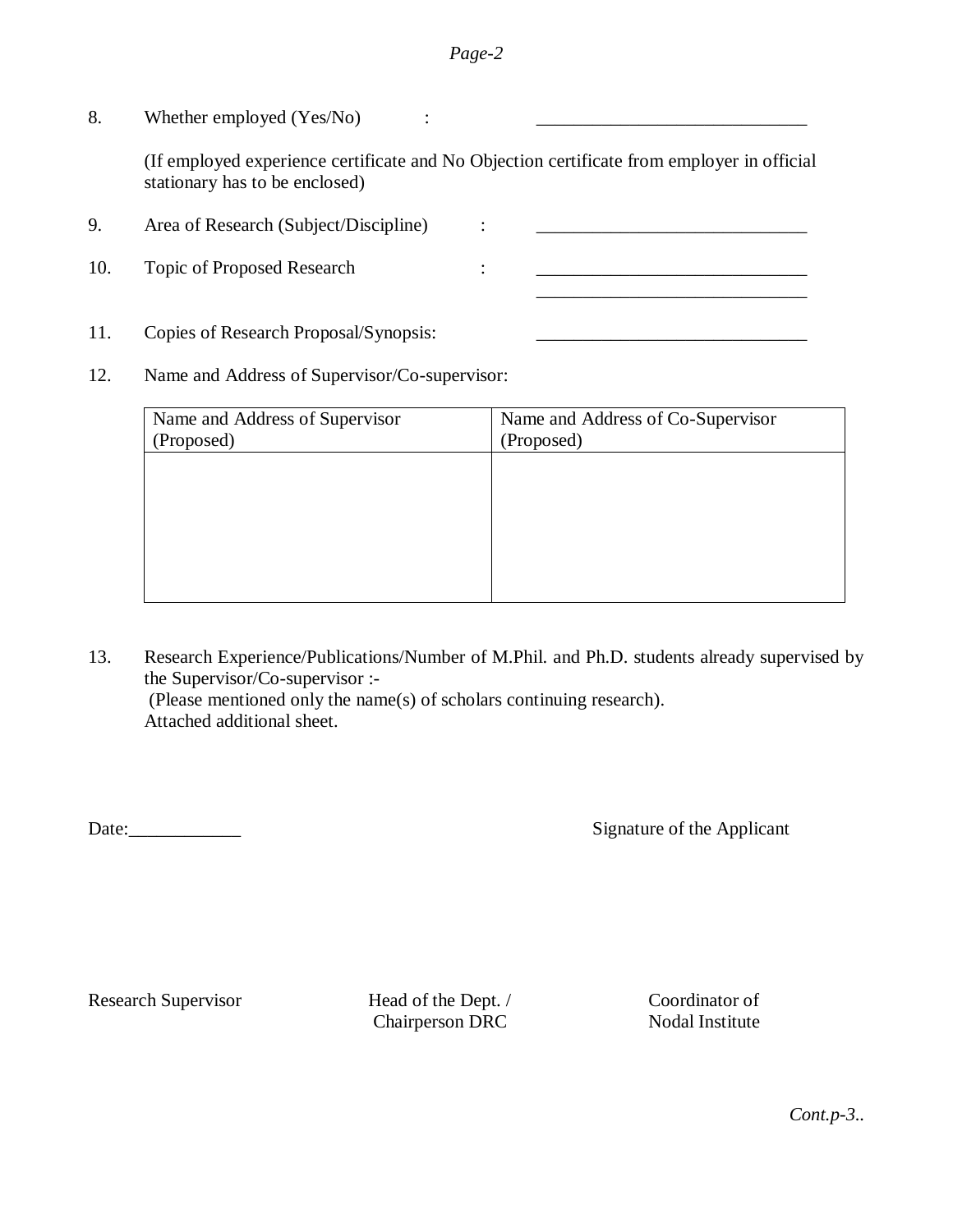#### *Page-3*

# **SCHEDULE-I**

| Certified that the undersigned has no objection to allow |                                  |
|----------------------------------------------------------|----------------------------------|
| Sri/Smt.                                                 |                                  |
|                                                          |                                  |
| Litt./D.Sc./LLD. examination under Utkal University.     |                                  |
|                                                          |                                  |
| <b>Signature of the Applicant</b>                        | <b>Signature of the Employer</b> |
|                                                          | SCHEDIJI E-II                    |

### **SCHEDULE-II**

| Certified that the undersigned has no objection if Sri/Smt. |  |
|-------------------------------------------------------------|--|
|                                                             |  |

\_\_\_\_\_\_\_\_\_\_\_\_\_\_\_\_\_\_\_\_\_\_\_\_\_\_\_ is allowed to take the help of this Department/ Institutions as place of research

for his /her Ph.D./D.Litt./D.Sc./LLD. Examination.

#### **Signature of the Head of the Department/ Institutions**

Date:\_\_\_\_\_\_\_\_\_\_\_\_\_\_\_\_\_\_\_

# 3 **SCHEDULE-III**

| I certify that the candidate Sri/Smt.           | is not a near |
|-------------------------------------------------|---------------|
| relative as prescribed for examination purpose. |               |

**Signature of the Applicant Signature of the Supervisor** 

### **SCHEDULE-IV**

 $Certified$  that  $Sri/Smt$ .  $\qquad \qquad$ 

research scholar under supervision is eligible and be fitting candidate for Ph.D./D.Litt./D.Sc./LLD. Examination as per Regulation.

**Signature of the Co-Supervisor Signature of the Supervisor Date\_\_\_\_\_\_\_\_\_\_\_\_\_ Date\_\_\_\_\_\_\_\_\_\_\_\_\_**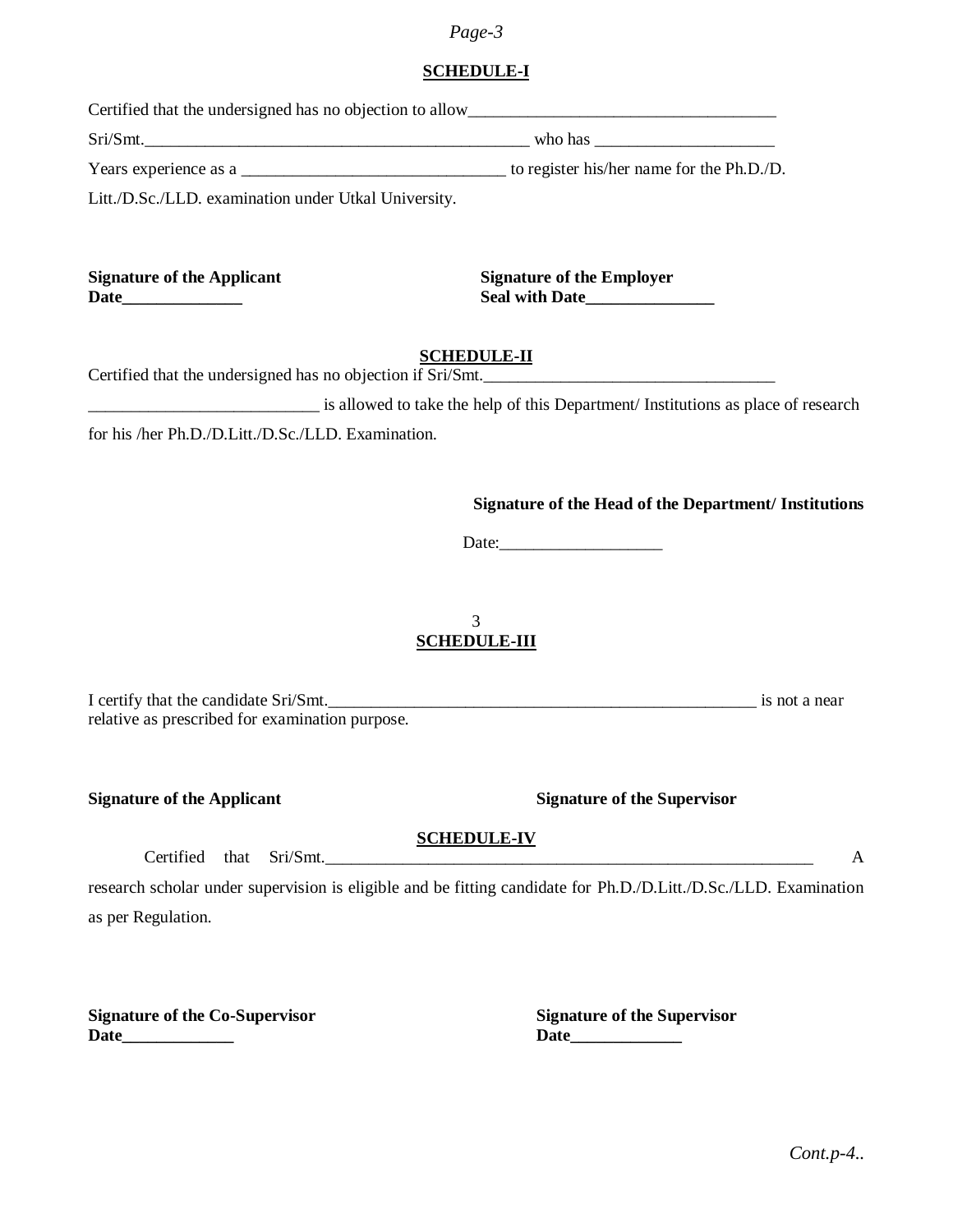# *Page-4*

# **SCHEDULE-V**

I Sri/Smt. registered earlier under Utkal University or any other University for Ph.D./D.Litt./ D.Sc./LLD. Examination.

### **Signature of the Supervisor Signature of the Applicant**

I Sri/Smt. do hereby do hereby

declare that the particulars given by me in this application is true to the best of my knowledge. The selection is to Ph.D./ D.Litt./D.Sc./LLD. Registration is not a matter of right and will not be claimed by me if not selected.

**SCHEDULE-VI**

**Date:\_\_\_\_\_\_\_\_\_\_\_\_ Signature of the Applicant**

\*\*\*